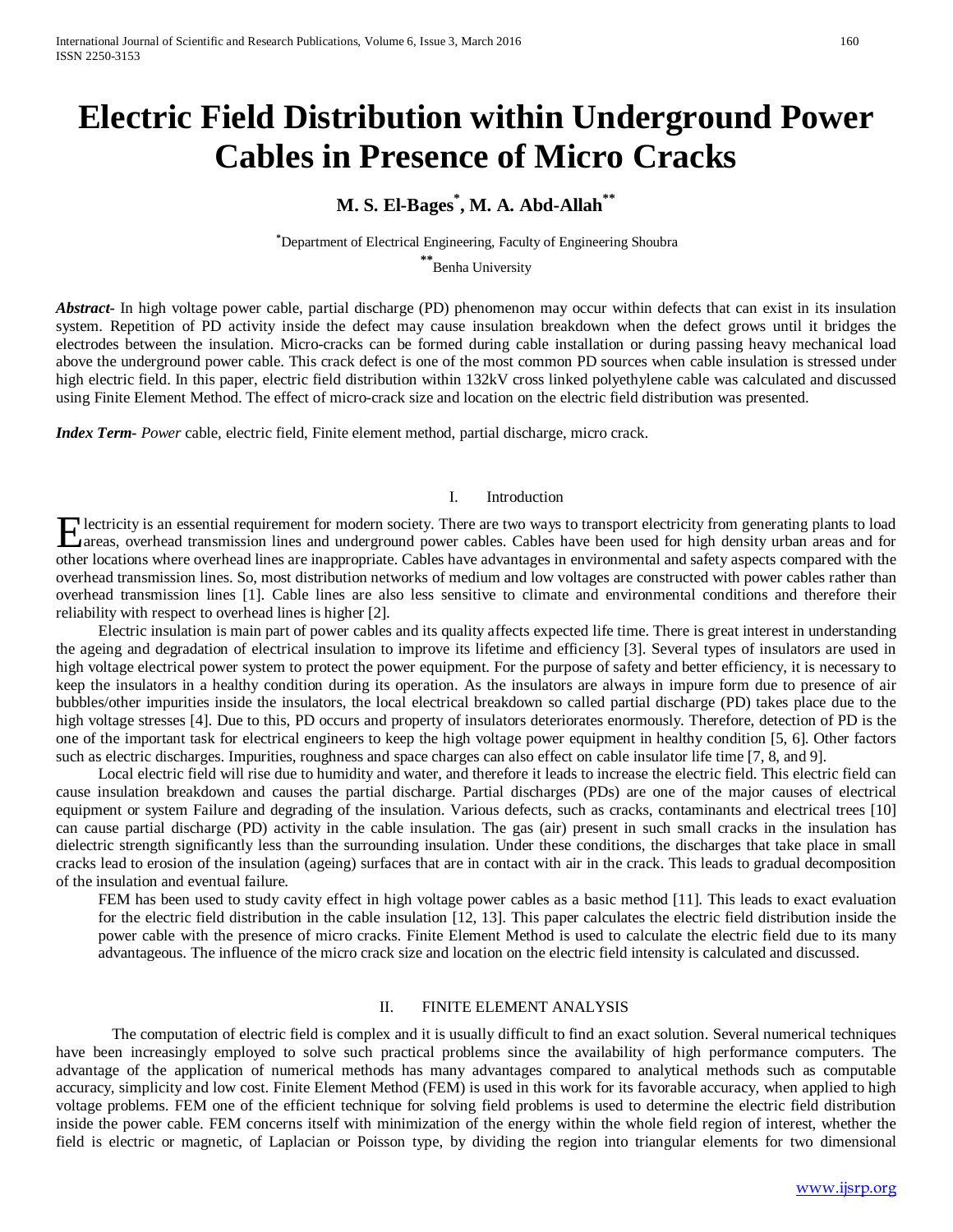International Journal of Scientific and Research Publications, Volume 6, Issue 3, March 2016 161 ISSN 2250-3153

problems or tetrahedrons for three dimensional problems. Under steady state the electrostatic field within anisotropic dielectric material, assuming a Cartesian coordinate system, and Laplacian field, the electrical energy W stored within the whole volume U of the region considered is:

$$
W = \frac{1}{2} \int_{u} \epsilon \left| \text{grad}(v) \right|^{2} du \tag{1}
$$

$$
W = \frac{1}{2} \iiint_u \left[ \epsilon_X \left( \frac{\partial V_x}{\partial x} \right)^2 + \epsilon_y \left( \frac{\partial V_y}{\partial y} \right)^2 + \epsilon_z \left( \frac{\partial V_z}{\partial z} \right) \right] dx dy dz \right]
$$
 (2)

For power cable arrangement, when we consider the field behavior at minute level the problem can be treated as two dimensional (2D). The total stored energy within this area-limited system is now given according to

$$
\frac{W}{\varphi} = \frac{1}{2} * \epsilon \iint \left[ \left( \frac{\partial V_x}{\partial x} \right)^2 + \left( \frac{\partial V_y}{\partial y} \right)^2 \right] dxdy \tag{3}
$$

Where (W/ $\varphi$ ) is an energy density per elementary area dA. Before applying any minimization criteria based upon the above equation, appropriate assumptions about the potential distribution  $V(x, y, z)$  must be made. It should be emphasized that this function is continuous and a finite number of derivatives may exist. As it will be impossible to find a continuous function for the whole area A, an adequate discretization must be made. So all the area under consideration is subdivided into triangular elements hence:

$$
\frac{W}{\varphi} = \frac{1}{2} * \epsilon * \sum_{i=1}^{n} \left[ \left( \frac{\partial V_x}{\partial x} \right)^2 + \left( \frac{\partial V_y}{\partial y} \right)^2 \right] * A_i
$$
\n(4)

Where n is the total number of elements and A<sub>i</sub> is the area of the triangle element. So the formulation regarding the minimization of the energy within the complete system may be written as:

$$
\frac{\partial x}{\partial \{V(x,y)\}} = 0 \qquad \text{where } X = \frac{W}{\varphi} \tag{5}
$$

The result is an approximation for the electrostatic potential for the nodes at which the unknown potentials are to be computed. Within each element the electric field strength is considered to be constant and the electric field strength is calculated as;

$$
\overrightarrow{E} = \frac{\overrightarrow{f}(\partial V(x,y))}{\partial x} - \frac{\overrightarrow{f}(\partial V(x,y))}{\partial y} \tag{6}
$$

# III. ELECTRIC FIELD DISTRIBUTION WITHIN POWER CABLE

The electric field distribution within a cross sectional area of the 132kV cable with a presence of a cylindrical crack of 30µm radius located at a distance 1mm from the HV conductor surface using finite element method is shown in Figure 1. The cable is single core aluminum with copper wire screen. The radius of the high voltage conductor is 8mm and the radius of sheath is 37mm. The micro crack within the cable is simulated as cylindrical crack. The crack is assumed to be filled with air  $\varepsilon_r=1$ . The figure shows that, the electric field is enhanced inside the crack.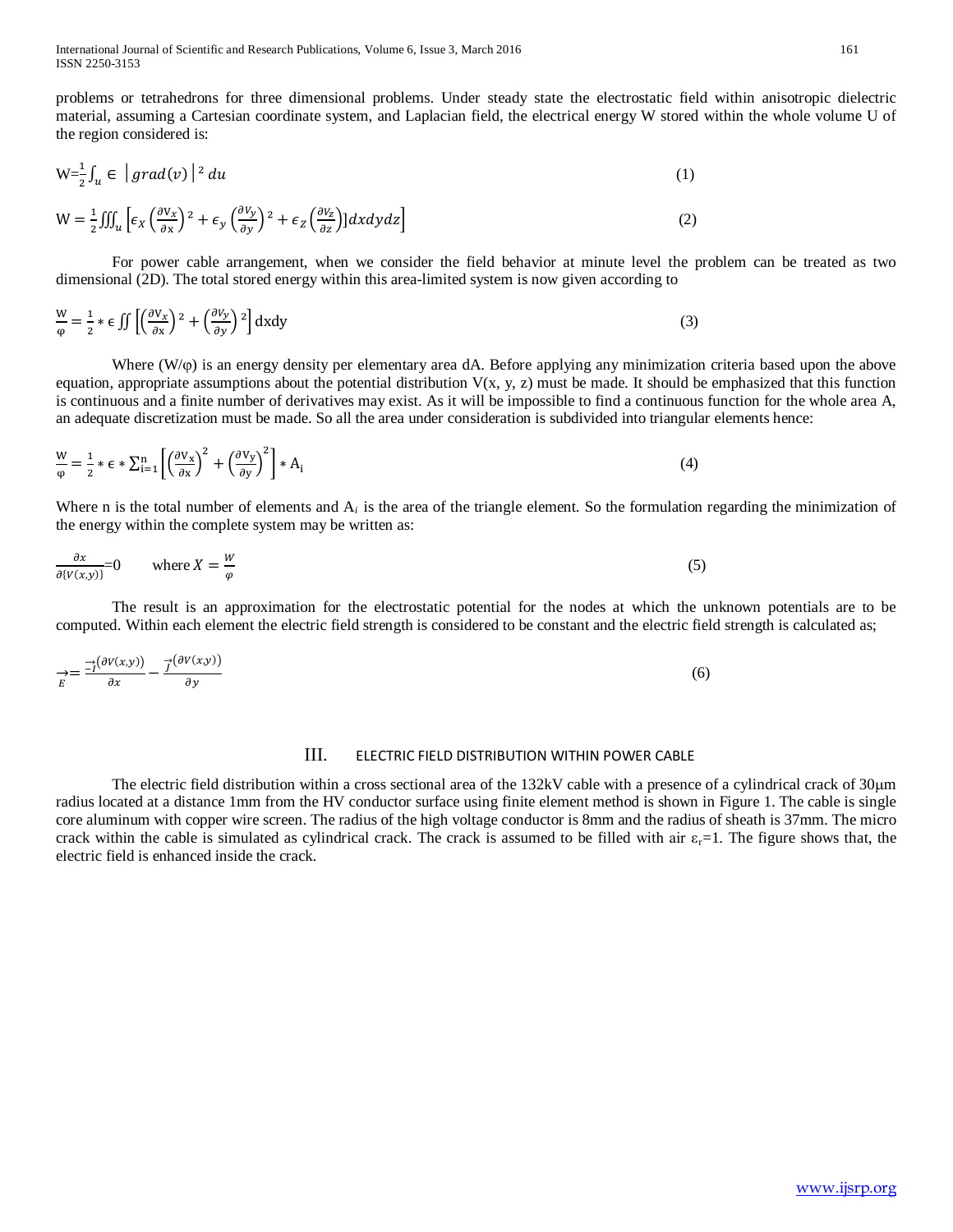

Figure 1. The electric field distribution inside a cross sectional area of a cable with the presence micro-crack.

The effect of micro-crack radius on the electric field values inside the power cable when the micro-crack located at a distance 0f 1.0mm from the HV conductor surface, is shown in Fig.(2). The micro-crack length is taken as 3.0mm. The figure shows that the electric field is enhanced inside the micro-crack at both ends. As the radius increased, the electric field magnitude is slightly decreased. The electric field stress was decreased from about 11.3kV/mm to about 11.2kV/mm, as the crack radius increased from 30µm to 70µm.



Figure 2. Lateral electrical field distribution with the presence of micro-crack.

Figure 3 shows the enhancement field factor inside the cylindrical crack versus the micro-crack radius. The enhancement field factor is approximately constant, where the variation is very small. The enhancement field factor is slightly decreased from 1.179 to 1.169 as the micro-crack radius increased from 10µm to 70µm.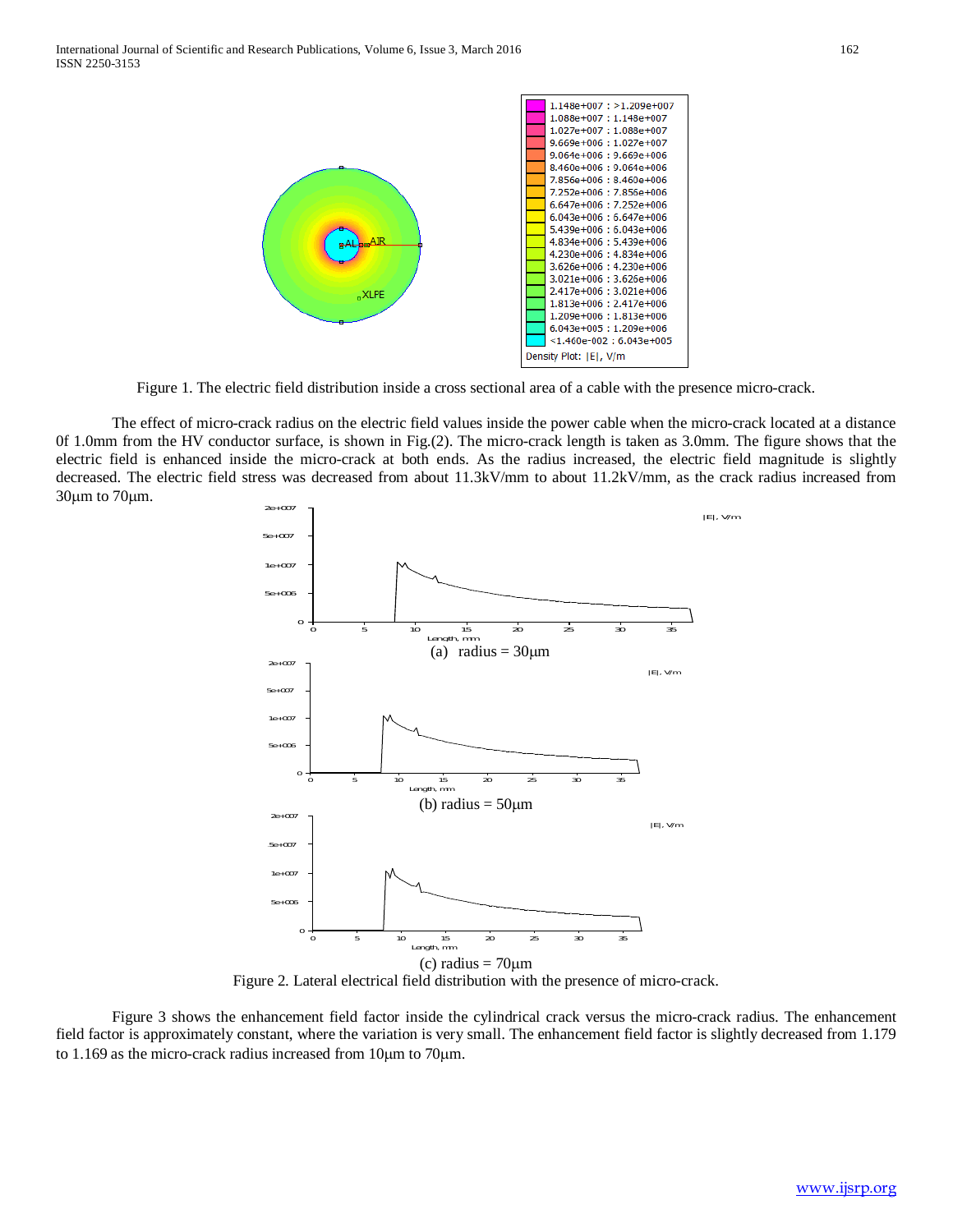

Figure 3. The enhancement field factor versus the micro-crack radius.

The effect of the micro-crack length on the electric field values is discussed with the presence of a micro-crack of 30µm radius located at a distance 1mm from the HV conductor surface. Fig.(4) shows the lateral field distribution at different micro-crack length. The electric field is increased inside the micro-crack especially at both ends. As the micro-crack length decreases, the electric field magnitude is increased. The electric field stress was increased from 9.861 kV/mm to 9.930kV/mm, as the micro-crack length decreased from 9mm to 3mm.



Figure 4. Lateral field distribution with micro-crack of radius 30µm.

Figure 5 shows the enhancement field factor inside the micro-crack, of radius 30µm placed at 1 mm from the HV electrode, versus the crack length. The figure shows that, as the micro-crack length increases, the enhancement field factor is slightly decreased. The enhancement field factor decreases from 1.176 to 1.172 as the micro-crack length increased from 3mm to 9mm.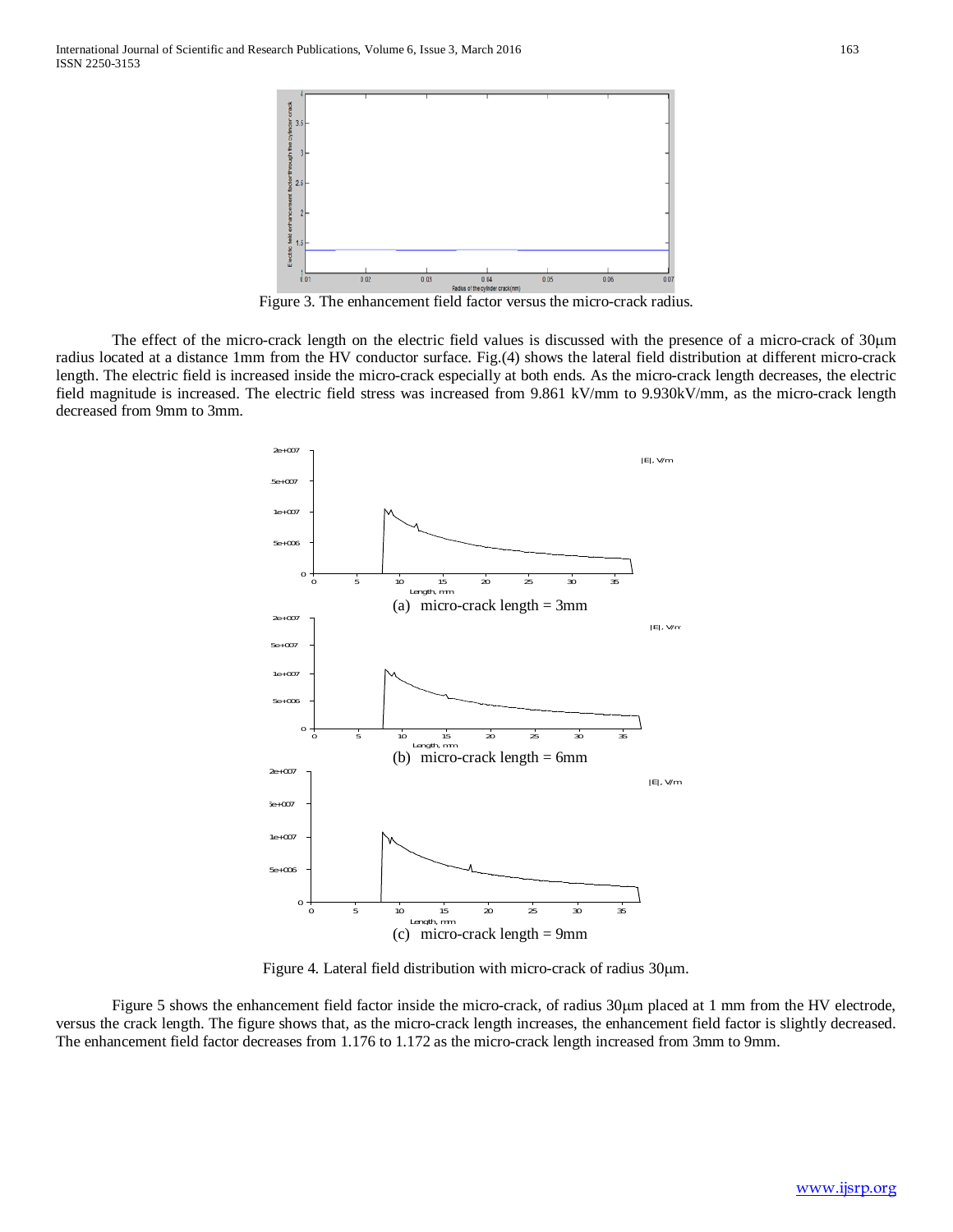

Figure 5. Enhancement field factor versus micro-crack length.

The influence of the cylindrical crack position on the electric field distribution for a cylindrical crack of radius 30µm and 3.0mm length is shown in Fig.(6). The figure shows that, the electric field is enhanced in the crack at the both ends. As the cylindrical crack becomes far from the HV conductor surface, the electric field magnitude was decreased. The electric field stress was decreased from about 11.3 kV/mm to about 3.8kVmm, as the distance between the HV electrodes increased from 1mm to 19mm.



Figure 6. Lateral electrical field distribution with micro-crack radius 30µm radius.

Fig.(7) shows the enhancement field factor inside the micro-crack, of radius 30µm and length 3.0mm, versus the distance between the micro-crack and the HV electrode. The figure shows that, as this distance increases, the enhancement field factor is slightly decreased. The enhancement field factor decreases from 1.176 to 1.172 as the distance between the crack and the HV electrode surface increased from 9mm to 19mm.